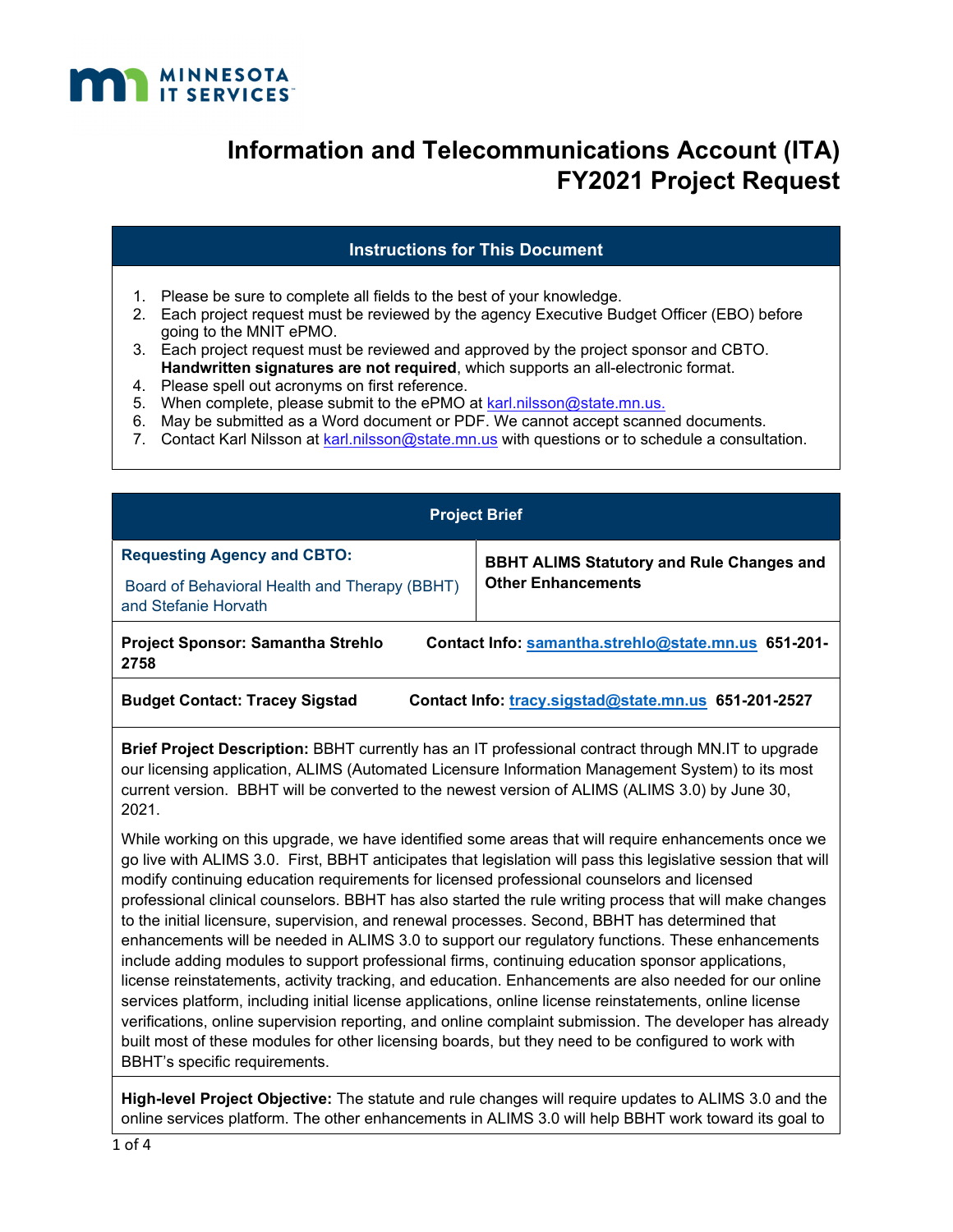

move to a paperless system and will allow us to move from tracking information in spreadsheets and on paper, to tracking in one single application. Enhancements to our online systems will create government efficiency by allowing users to enter data online. Currently, BBHT staff must manually enter data from initial license applications and professional firms into ALIMS or spreadsheets. When users can enter their own data, less staff time is needed for data entry. By allowing users to submit information online, we will also be able to improve processing times, as applications and other requests will not need to be sent through the mail.

#### **Project Deliverable Categories:**

- $\Box$  New application or system
- $\Box$  Replacement for existing application or system
- $\boxtimes$  Enhancement to existing application or system
- $\Box$  Upgrade of an existing application or system

| <b>Requested Information Specific to ITA Projects</b> |                                                           |  |
|-------------------------------------------------------|-----------------------------------------------------------|--|
| For an existing project? $\Box$ If checked, project   | For an existing ITA project? Yes: $\Box$ If checked, what |  |
| name?                                                 | is the ITA ID number?                                     |  |
| Click here to enter text.                             | Click here to enter text.                                 |  |

# **MNIT Strategic Goals Supported and How They are Supported**

### (check all that apply)

- ☐ **Cultivate a Holistic and Connected Culture of Work**. Click here to enter text.
- ☒ **Fortify the Value and Delivery of Projects and Initiatives.** Click here to enter text.
- ☒ **Promote People-centered Digital Government Services.** Click here to enter text.
- □ Elevate Minnesota's Digital Estate. Click here to enter text.
- □ **Bolster Successful State Cybersecurity Efforts.** Click here to enter text.

**Application Development Cybersecurity Considerations**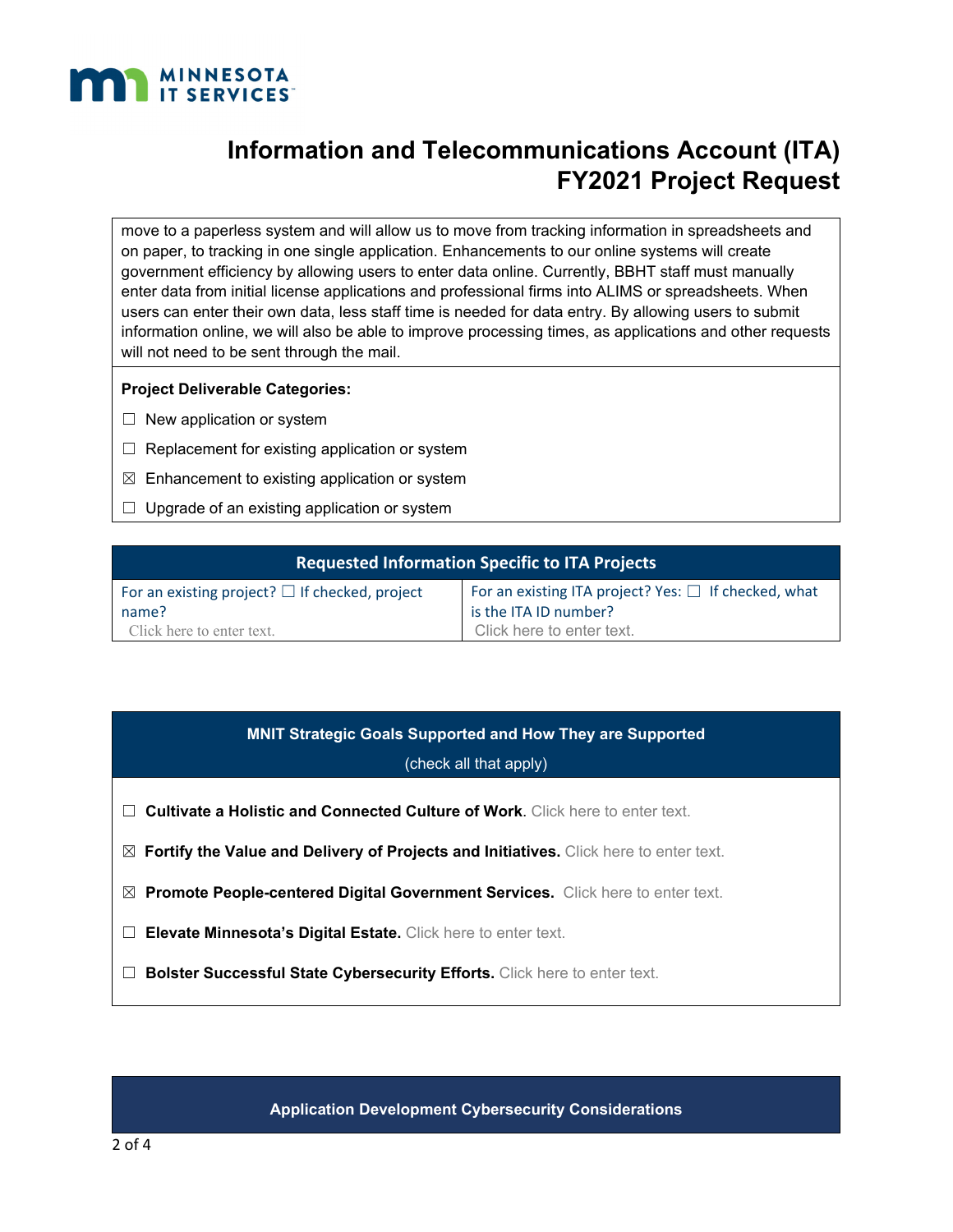

Which Cybersecurity roadmap items does this project address? (Check all that apply.)

☒ **Identify** – Develop organizational ability to manage cybersecurity risk to systems, assets, data, and capabilities.

☒ **Protect** – Develop and implement appropriate safeguards to ensure delivery of critical infrastructure services.

 $\Box$  **Detect** – Develop and implement the appropriate activities to identify the occurrence of a cybersecurity event.

 $\Box$  **Respond** – Develop and implement appropriate activities to take action regarding a detected IT security event.

☐ **Recover** – Develop and implement the appropriate activities to maintain plans for resilience and to restore any capabilities or services that were impaired due to a cybersecurity event.

### **FY2021 Transfer Amount**

The funding sources listed below will be used to develop the Interagency Agreement and the transfer instructions, which cannot be changed. Only State General Funds (1000 series) or some directappropriated special revenue (2000 series) can be contributed to the ITA account. Federal (3000) and Internal Service Funds (5500) funds are not eligible for transfer. List the FinDeptID for each amount to be transferred.

| <b>Fund</b> | <b>Approp-level</b><br><b>FinDeptID</b> | <b>AppropID</b> | <b>SWIFT Appropriation</b><br><b>Description (long description)</b> | <b>Transfer</b><br><b>Amounts</b> |
|-------------|-----------------------------------------|-----------------|---------------------------------------------------------------------|-----------------------------------|
| 1201        | H7X3000                                 | H7X1111         | Board of Behavioral Hth & Ther<br><b>Operations</b>                 | \$165,000.00                      |
|             |                                         |                 |                                                                     |                                   |
|             |                                         |                 |                                                                     |                                   |
|             |                                         |                 |                                                                     |                                   |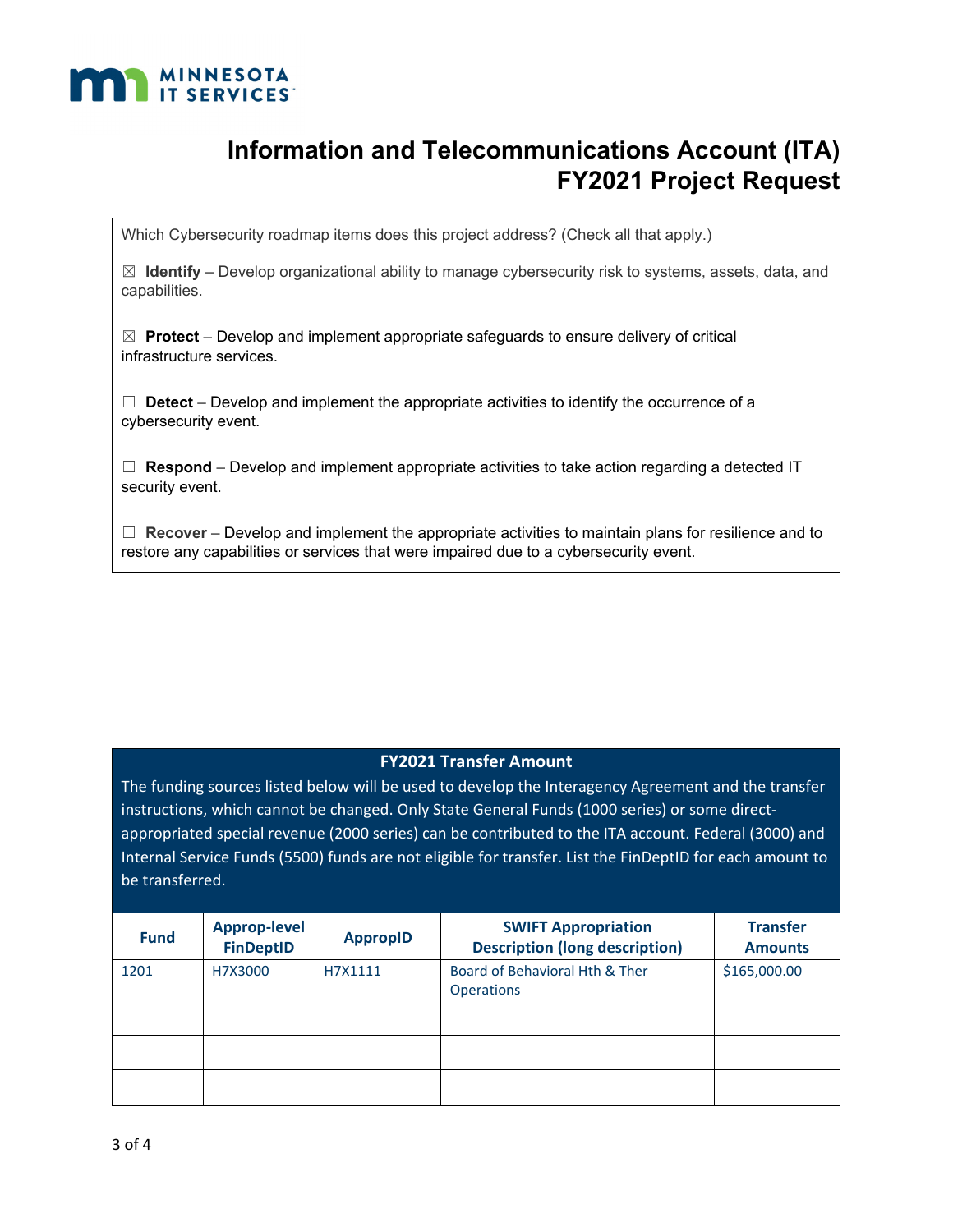

| <b>Estimated Project Financials for the Entire Project (including IT)</b> |                                                                                                                                                                                                  |  |
|---------------------------------------------------------------------------|--------------------------------------------------------------------------------------------------------------------------------------------------------------------------------------------------|--|
| <b>Estimated Budget (total expected project costs): \$150,000.00</b>      |                                                                                                                                                                                                  |  |
| <b>Hardware:</b> Click here to enter text.                                |                                                                                                                                                                                                  |  |
| <b>Software:</b> Click here to enter text.                                |                                                                                                                                                                                                  |  |
| <b>Training:</b> Click here to enter text.                                |                                                                                                                                                                                                  |  |
| <b>State Staff: \$15,000.00</b>                                           |                                                                                                                                                                                                  |  |
| Professional/Technical: \$165,000.00                                      |                                                                                                                                                                                                  |  |
| <b>Estimated Start Date: July 1, 2021</b>                                 | Requested Finish Date: June 30, 2023                                                                                                                                                             |  |
|                                                                           | <b>Reason for End Date:</b> We are not sure the exact<br>date these changes will go into effect and cannot<br>make any changes or enhancements until<br>legislation passes or rules are adopted. |  |

| <b>Success Criteria</b>                                                                                                                                                                                                                       |                                                                                                                                                     |  |
|-----------------------------------------------------------------------------------------------------------------------------------------------------------------------------------------------------------------------------------------------|-----------------------------------------------------------------------------------------------------------------------------------------------------|--|
| How will this project benefit the business? Will allow BBHT to comply with state statute and rule.<br>Will create efficiencies                                                                                                                |                                                                                                                                                     |  |
| What are the project's success metrics?<br>(ex. Reduce downtime by 12%)                                                                                                                                                                       | <b>How Measured?</b><br>(Compare post-implementation uptime to baseline)                                                                            |  |
| Increase initial license applications submitted<br>online. At this time, all initial license<br>applications must be submitted using a paper<br>application. We hope at least 70% of our<br>applicants will submit their applications online. | Measure amount of online initial applications<br>received after one year and compare to all<br>application received that year.                      |  |
| Online services will allow us to collect a variety<br>of electronic payments which will help prevent<br>errors by reducing or eliminating handling of<br>cash/checks by staff.                                                                | Measure staff time spent reconciling deposits and<br>correcting deposit errors pre-implementation and<br>compare to time spent post-implementation. |  |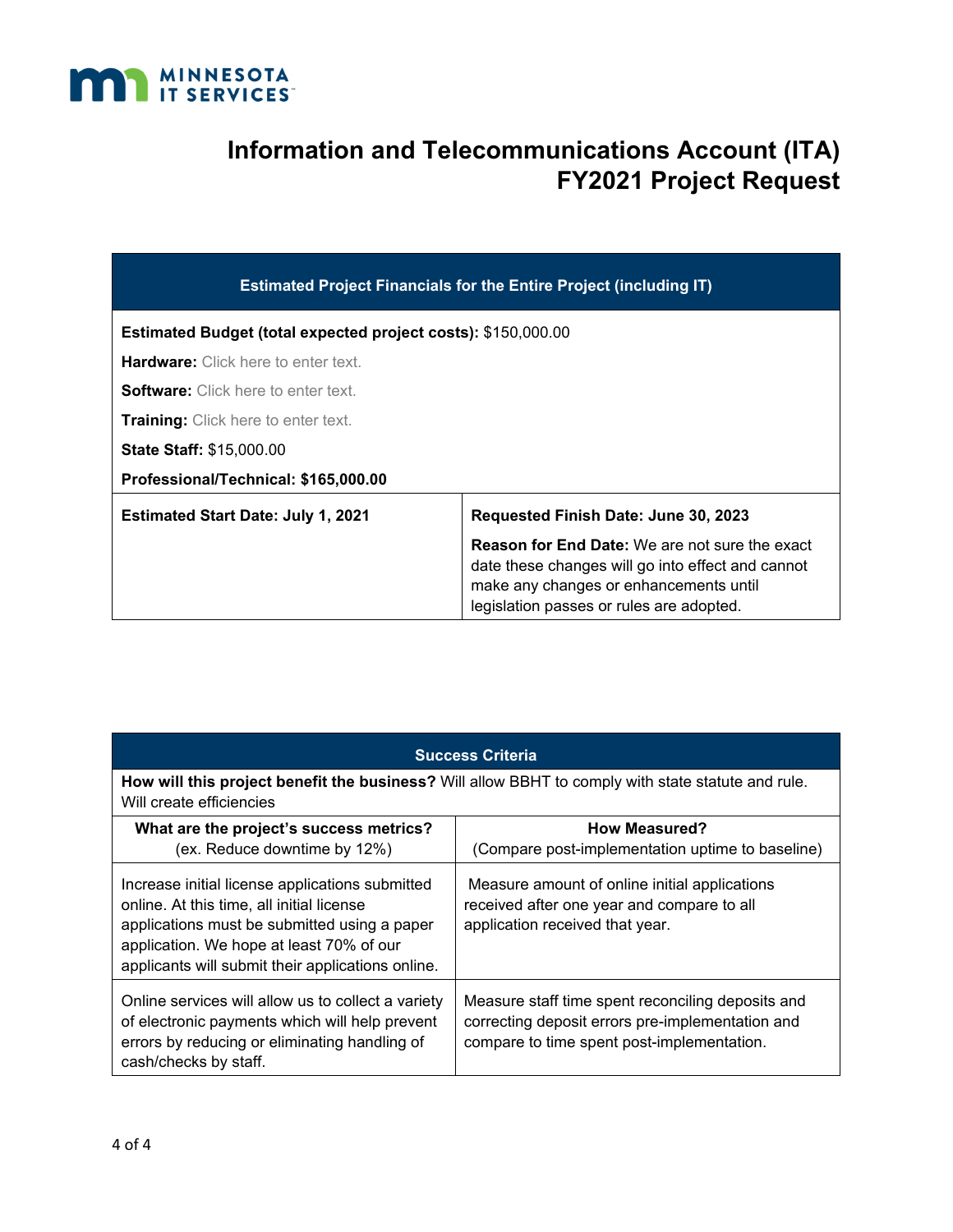

| Reduce staff time entering data from paper<br>license applications by 70%. This will allow<br>staff to focus on other important board<br>functions.                                                                                                                                                                                                                                                                                                   | Measure staff time spent entering applications pre-<br>implementation and compare to time spent post-<br>implementation.       |
|-------------------------------------------------------------------------------------------------------------------------------------------------------------------------------------------------------------------------------------------------------------------------------------------------------------------------------------------------------------------------------------------------------------------------------------------------------|--------------------------------------------------------------------------------------------------------------------------------|
| Reduce staff time searching for information on<br>spreadsheets and paper documents by 100%.                                                                                                                                                                                                                                                                                                                                                           | Measure staff time spent searching for information<br>pre-implementation and compare to time spent post-<br>implementation.    |
| Reduce errors by setting requirements and<br>limits on the information users can enter as<br>part of the online process. Many of the paper<br>applications we currently receive contain<br>errors, missing information, or changes to our<br>forms (crossing out information or putting<br>notes in margins). This usually leads to delays<br>in the licensure process. We hope to decrease<br>the average application processing time by 2<br>weeks. | Measure application processing time pre-<br>implementation and compare to applications<br>processing time post-implementation. |

### **REVIEW BY EXECUTIVE BUDGET OFFICER**

Before submitting this form to the MNIT ePMO, it must be reviewed by your agency's Executive Budget Officer (EBO).

☐Yes, FY2021 transfer amount information has been reviewed by our agency's EBO.

#### **APPROVALS**

**Typing your name below** signifies your sign-off that this business case accurately and completely describes the project scope, schedule, and budget.

- Project request shows the correct source of funds to be transferred, accurately and completely describes the project scope, schedule, and budget;
- Sponsoring agency is committed to champion the project and secure the needed resources.

Agency CFO: Tracey Sigstad **Date: 4/15/2021** 

**CBTO:** Stefanie N. Holorath

**Name of person with delegated authority to sign the interagency agreement:** Click here to enter text.